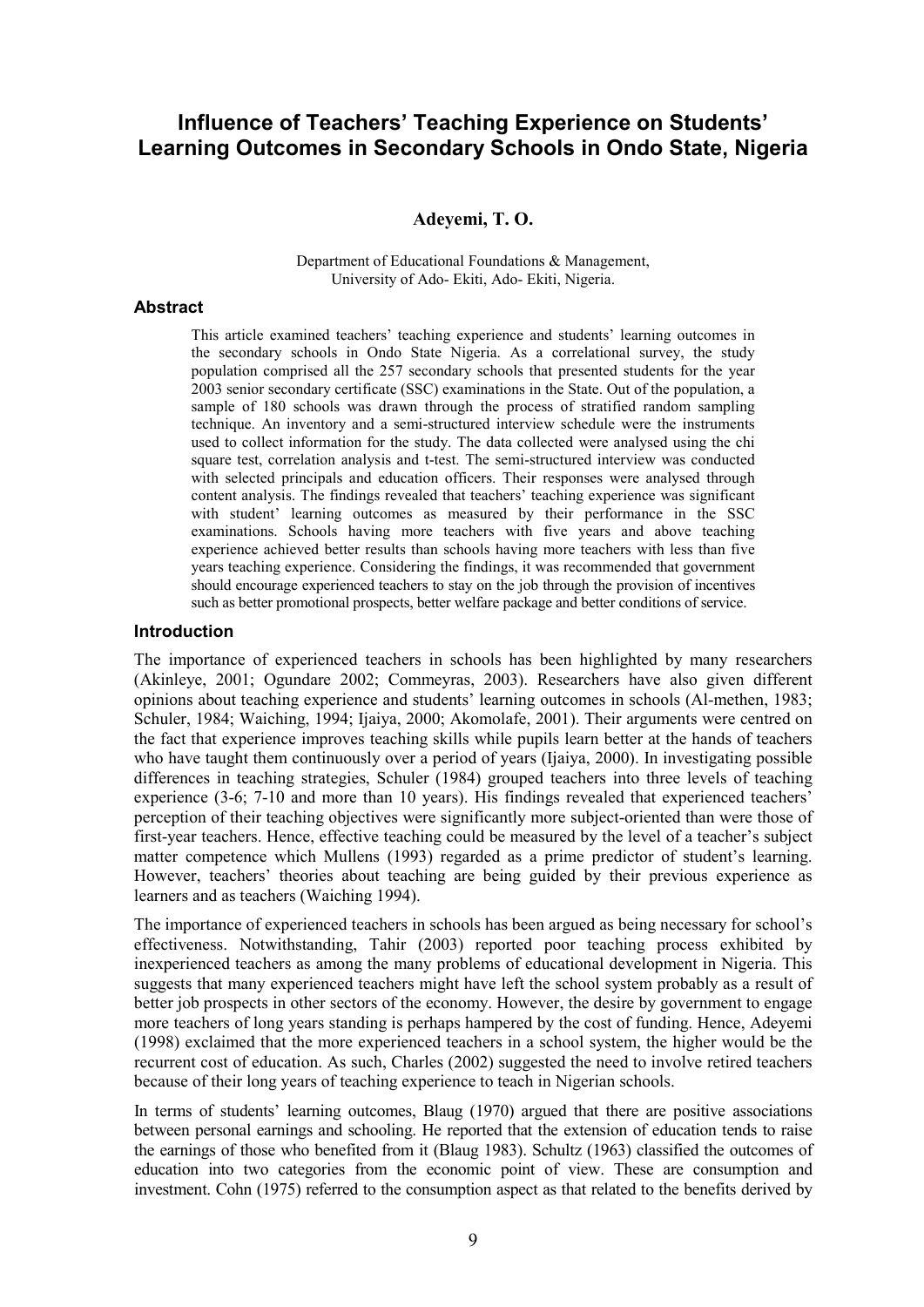students, their families and the society as a whole. He regarded the investment component as including a variety of outputs related to the enhancement of an individual's or society's productive skills and future well being. In this regard, Simkins (1981) reported that output represents the immediate results of the system's activities. According to him, the main outputs in education are expressed in terms of learning, that is, changes in the knowledge, skills and attitudes of individuals as a result of their experiences.

Tsang (1988) supported this view and regarded inputs to education as the various ingredients used in producing outputs. He remarked that the output of education consists of educational effects such as cognitive and non-cognitive skills that are learned by students. Hence the remark made by Sheehan (1973) that education yields benefits which is 'consumed' over a long period (the lifetime of the educated person). As such, education is an end in itself irrespective of any future benefits. Lord (1984) supported these views and enumerated four major areas of measuring output in education. These include the assessment by the teacher; standard examinations as a measure of educational output; other standardised tests for national and local monitoring and market research techniques.

Blaug and Woodhall (1968) made an attempt to measure the output of education. According to them, the simplest measure of secondary school output is the annual number of school leavers while the only measure of performance which could be applied to school leavers is the attainment in GCE examinations. Consequently, they measured output in terms of the number of school leavers weighted by different indices of quality or number of passes. They reported that "achievement in GCE is therefore, one relevant criterion of educational quality and that 'academic index' measures output in terms of GCE results. In the light of this, Thias and Carnoy (1972) examined the influence of school factors on the quality of schools' output in Kenya. According to them "the quality of output is equated with students' examination performance." They argued that if the average examination performance in one school is higher than in another, the quality of output of the first is considered to be higher than that of the second. Akangbou (1985) too, calculated the 'academic index' of output in Nigeria and remarked that the simplest measure of output of the Nigerian secondary education system is the number of school leavers.

As a measure of students' learning outcomes, examination occupies a central place in the Nigerian educational system and it has been the sole criterion of quality (Ukeje, 1966). Although the SSC examinations has replaced the WASC and GCE examinations in Nigeria, it still uses the GCE 'O'  $\&$  'A' level standards as its norms since it was pitched between the 'O'  $\&$  'A' level standards (Salami 1992). The pattern of grading candidates' scores in the examinations was such that the distinction grade was represented by A1 to B3. The credit grade was represented by C4 to C6. The ordinary pass grade was represented by D7 and E8 while the failure grade was represented by F9. It needs to be mentioned however, that the distinction and credit grades are the only requisite qualifications for admissions into universities in Nigeria and candidates must have at least five credits in five subjects including English Language in order to qualify for admission (JAMB 2002).

Several studies have found a positive effect of experience on teachers' effectiveness; specifically, the learning by doing" effect is most obvious in the early years of teaching (Dunkin, 1997, Rice, 2004, Bauer m 2005). In measuring teachers' effectiveness, Stiggins and Duke (1990) suggested three, parallel evaluation systems. These include an induction system for novice teachers with a focus on meeting performance standards; a remediation system for experienced teachers in need of remediation to correct deficiencies in performance and a professional development system for competent, experienced teachers pursuing excellence in particular areas of teaching. Notwithstanding Glass (1990) in a study found that the pupil-achievement data could not tell teachers how to teach or distinguish between good and poor teachers. Medley and Shannon (1994) too, expressed doubts about using measures of student achievement to judge teacher effectiveness while Darling-Hammond, Wise and Klein (1995) found certain deficiencies in the attempts to obtain performance measures of teachers: These deficiencies include the fact that the assessment systems do not evaluate candidates in similar job settings and performance situations. Considering the foregoing, the objective of this study was to examine teachers' teaching experience in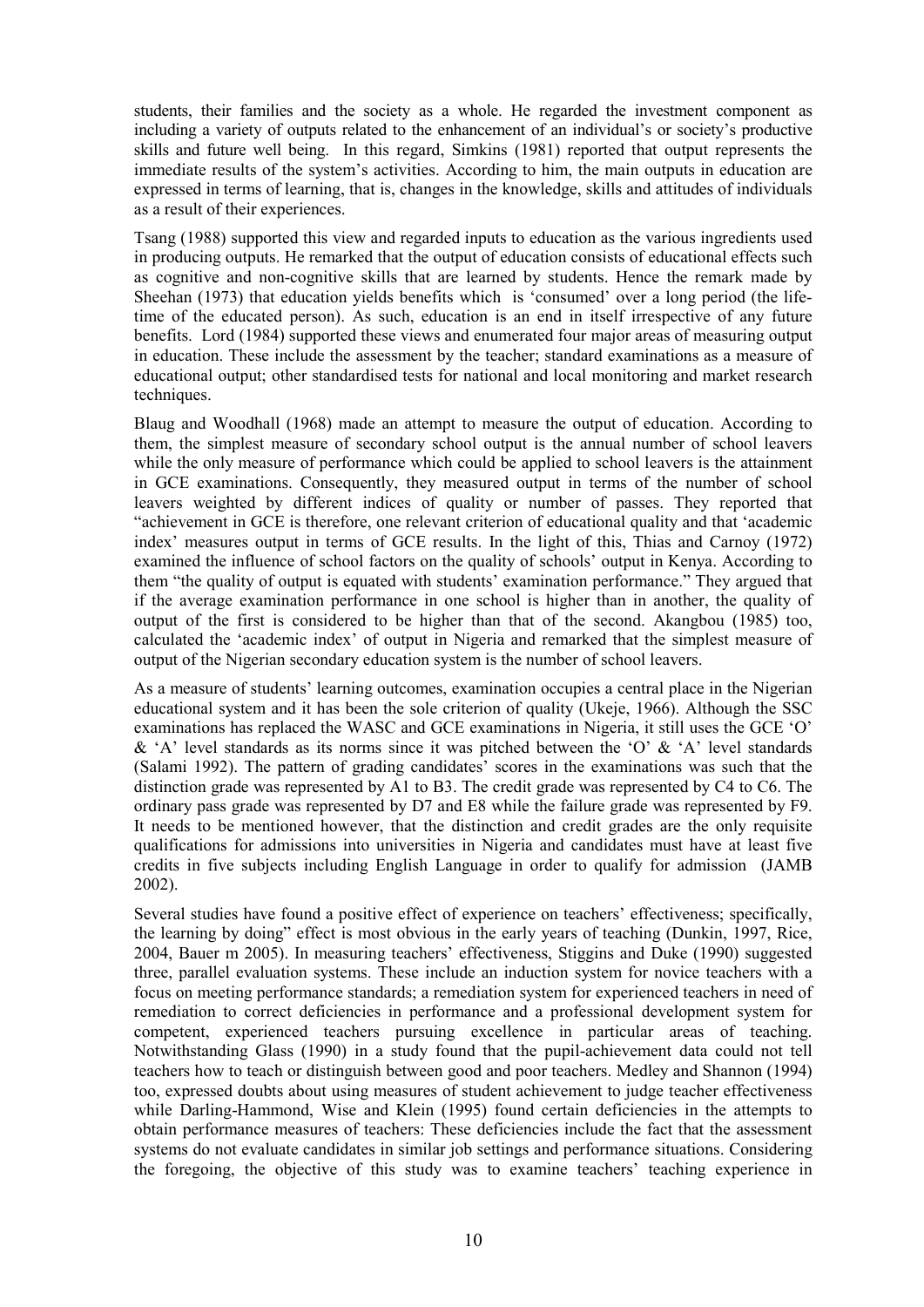secondary schools in Ondo state, Nigeria and determine whether teaching experience had any relationship with students' learning outcomes.

### **Statement of the Problem**

A common observation of the school system in Ondo State, Nigeria would show a large number of young teachers with few years of teaching experience. Many of these teachers seem to lack the much needed experience that could bring about effective teaching and learning in schools in terms of teaching methodology (Ondo State Ministry of Education, 2002). Hence teaching tends to done in abstract while learning is perhaps by rote memory. The problem of this study was to determine relationship exist between teachers' teaching experience and students' learning outcomes in secondary schools in Ondo State, Nigeria? In addressing this problem, the following research questions were raised:

- 1. How are teachers distributed on the basis of teaching experience to urban and rural secondary schools in Ondo State, Nigeria?
- 2. What is the level of students' learning outcomes in schools?
- 3. Is there any relationship between teachers' teaching experience and students' learning outcomes as measured by their performance in SSC examinations in the State?
- 4. Is there any difference in the performance of students between schools having more teachers with above twelve years teaching experience and those schools having more teachers with twelve years and less than twelve years teaching experience in the SSC examinations in Ondo State, Nigeria?

#### **Method**

This study was designed to follow the strategies of a correlational survey. Gay (1996) described a correlational survey as a study that involves the collecting of data in order to determine whether, and to what degree, a relationship exists between two or more quantifiable variables. Anderson (1998), regarded correlational research as involving the calculation of a correlation coefficient which is a measure of the extent to which variables vary in the same way. In this regard, the study population comprised all the 257 secondary schools that presented candidates for the year 2003 Senior Secondary Certificate examinations in Ondo State of Nigeria. Out of this, a sample of 180 schools (70% of the study population) was drawn through the process of stratified random sampling technique. The instrument used to collect data was an inventory titled 'secondary schools teachers' teaching experience and students' learning outcomes inventory' and a semi-structured interview schedule titled 'teachers' teaching experience and students' learning outcomes interview schedule'. The inventory consisted eight items. Items 1-6 elicited information on the name of the school, its location (whether urban or rural), school type, students' enrolment, number of classes and number of years of teaching experience of teachers. Item 7 requested for data on students' grades in four core subjects (Nigerian National Policy on Education, 1998) in the junior secondary certificate (JSC) examinations for three years 1997, 1998 and 1999. Item 8 requested for data on students' grades in five other core subjects namely English Language, Mathematics, Physics, Chemistry and Biology in the year 2000, 2001 2002 and 2003 SSC examinations. The data collected were analysed with the use of percentages, chi-square test, correlation coefficient and ttest. The semi-structured interview was conducted with 36 principals and 36 education officers randomly selected from a population of 257 principals and 351 education officers in the State's Ministry of Education. The proportion of the number of responses was computed through the content analysis technique based on a maximum obtainable score of 100% (Easterby-Smith, Thorpe, & Lowe 1996).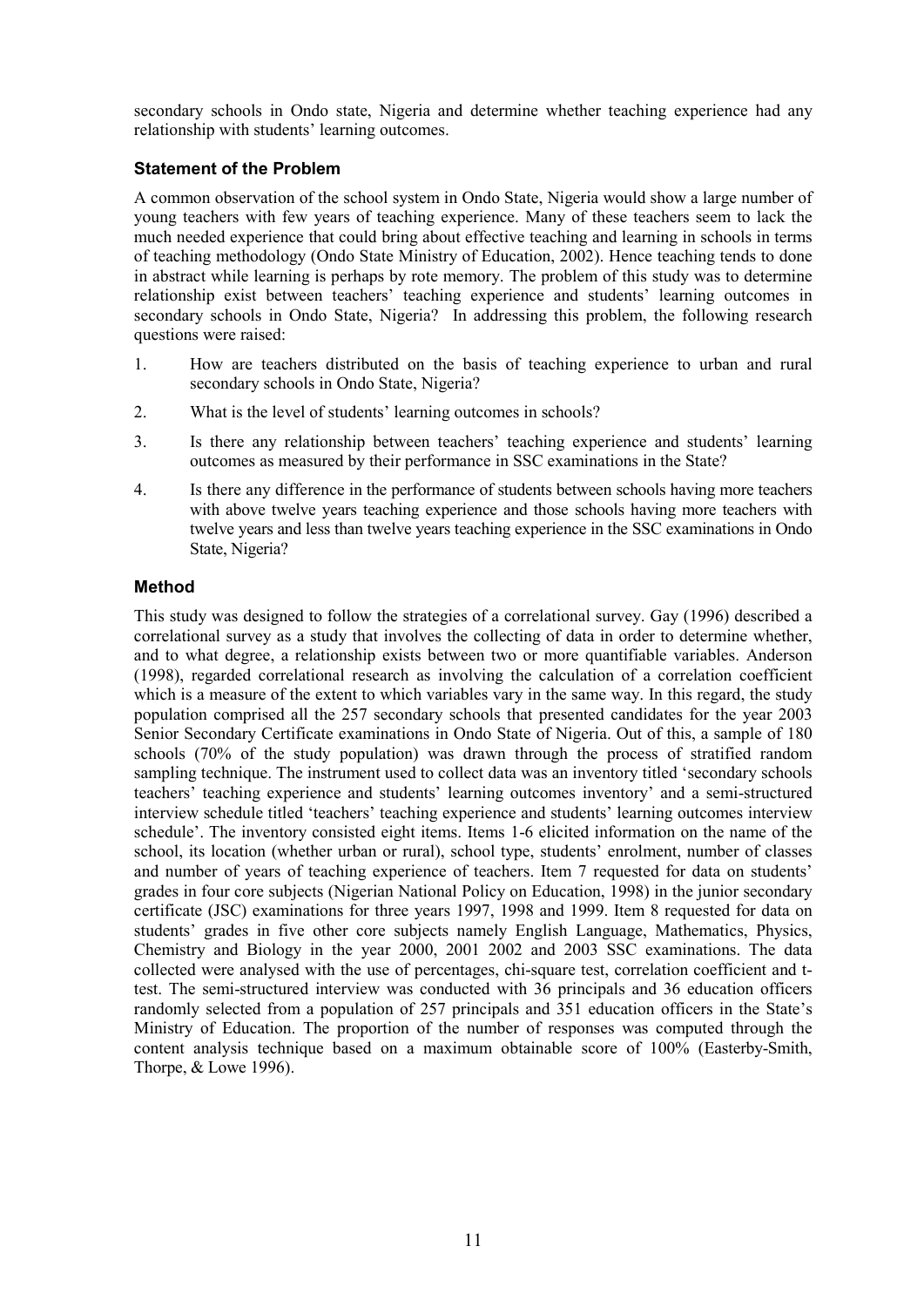#### **Data Analysis**

#### **Distribution of teachers on the basis of teaching experience by urban and rural secondary schools**

In responding to this question, data on the number of schools having teachers with varying numbers of years of teaching experience were collected and analysed with the use of percentages. The findings are indicated in Table 1.

|          | Schools having more teachers with     |                                                           |    |    | Chi square |           |         |  |
|----------|---------------------------------------|-----------------------------------------------------------|----|----|------------|-----------|---------|--|
| Location | varying number of teaching experience |                                                           |    |    | Total      | (Pearson) | Signif. |  |
|          | Above 12                              | Below 5<br>$9 - 12$<br>$5 - 8$<br>years<br>vears<br>years |    |    |            |           |         |  |
|          | years                                 |                                                           |    |    |            | 13.2      | .00     |  |
| Rural    | 10                                    | 12                                                        | 21 | 19 | 62         |           |         |  |
| Urban    |                                       | 23                                                        | 47 | 35 | 118        |           |         |  |
| Total    | つく                                    | 35                                                        | 68 | 54 | 180        |           |         |  |

|  |  |  |  | Table 1 Number of teachers with years of teaching experience by location |  |  |
|--|--|--|--|--------------------------------------------------------------------------|--|--|
|--|--|--|--|--------------------------------------------------------------------------|--|--|

As shown in Table 1, 13 urban schools (56.5 %) out of the 23 schools had more teachers with above 10 years teaching experience while rural only 10 schools (43.5%) had above years teaching experience. On the other hand, 35 urban schools (64.8%) out of the 54 schools had more teachers with below five years teaching experience while only 19 rural schools (35.2%) had more teachers with below five years teaching experience. As such, urban schools had relatively more teachers with longer years teaching experience than rural schools. The chi square analysis shows significant relationship between school-location and teaching experience.

#### **Level of students' learning outcomes in schools**

Students' learning outcomes was examined in this study in terms of the performance level of students in the junior secondary certificate (JSC) and the senior secondary certificate (SSC) examinations. In determining the level of students' learning outcomes in the schools, performance in the two terminal level examinations (JSC and SSC examinations) was computed. Thus, the frequency counts of the number of students who obtained credit grades 1 to 6 (credit grades) in each subjects in the examinations were transformed from discrete data into continuous data through secondary analysis. The weighted average performance is computed using the formula:

$$
P = \frac{n_1 A_1 + n_2 A_2 + n_3 A_3 + n_4 C_4 + n_5 C_5 + n_6 C_6}{N}
$$

Where P is performance

 $n_1$ ,  $n_2$  ...  $n_6$  are number of times each grade occurs.  $A_1, A_2, \ldots, C_6$  = Numeric weights of each grade.

The level of students' learning outcomes was determined in two stages. The first stage was the determination of the level of performance of students in the core subjects in the junior secondary certificate (JSC) examinations while the second stage was the determination of the level of performance of students in the core subjects in the senior secondary certificate (SSC) examinations. The grades obtained by students in the JSC and SSC examinations in the various subjects were collected form the State's Ministry of Education. Table 2 shows the performance level of the students in the core subjects in the junior secondary certificate (JSC) examinations.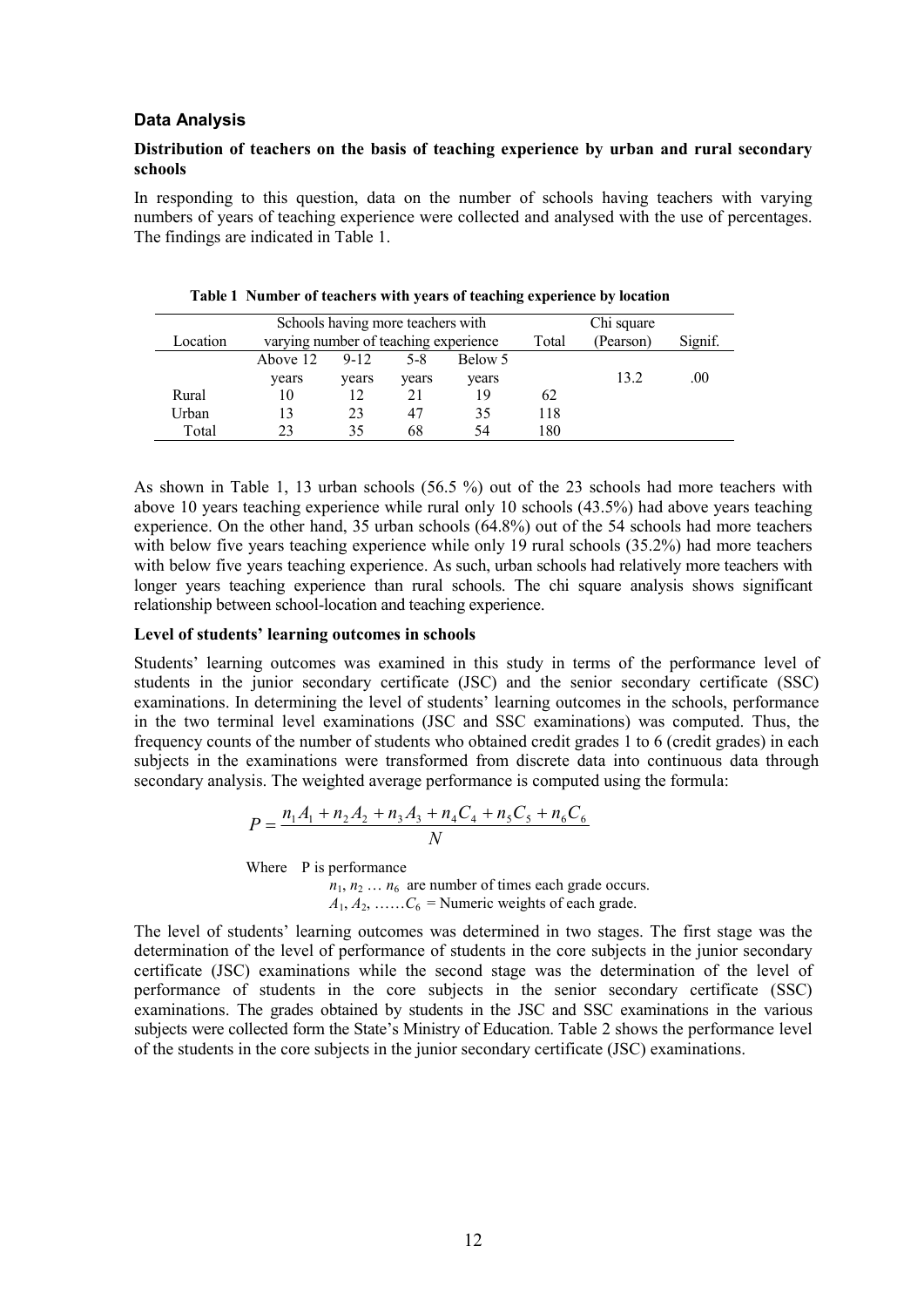|       |                  | Integrated         |         |                |  |  |
|-------|------------------|--------------------|---------|----------------|--|--|
| Years | English language | <b>Mathematics</b> | Science | Social Studies |  |  |
|       | $\%$             | $\frac{0}{0}$      | $\%$    | $\%$           |  |  |
| 1997  | 45.7             | 37.2               | 43.5    | 46.4           |  |  |
| 1998  | 46.3             | 39.6               | 47.7    | 49.1           |  |  |
| 1999  | 49 1             | 58.5               | 512     | 529            |  |  |

**Table 2 Performance level of students in the JSC examinations in Ondo State, 8igeria** 

Source: Statistics Division, Ministry of Education, Akure

As indicated in Table 2, the performance level of students in each of the four subjects in the junior secondary certificate examinations was low. In the senior secondary certificate (SSC) examinations, low-level results were also obtained in the State. Table 3 shows the findings.

**Table 3 Performance in the SSC Examinations in Ondo State, 8igeria** 

|       | English  |             |         |           |                |
|-------|----------|-------------|---------|-----------|----------------|
| Years | language | Mathematics | Physics | Chemistry | <b>Biology</b> |
|       | $\%$     | $\%$        | $\%$    | $\%$      | $\%$           |
| 2000  |          | 10          |         | 23        | 10             |
| 2001  |          |             |         | 25        | 16             |
| 2002  |          |             |         |           | 24             |

Source: Statistics Division, Ministry of Education, Akure

As shown in Table 3, the performance level of students was also low in each of the subjects in the SSC examinations for the three years. This tends to confirm the low level of students' learning outcomes in the schools.

#### **Relationship between teachers' teaching experience and students' learning outcomes as measured by their performance in SSC examinations**

In analysing this question, correlation analysis was utilised and a correlation matrix was derived. The findings are indicated in Table 4.

|                        | Credit          |          |         |        |         |           |                |  |
|------------------------|-----------------|----------|---------|--------|---------|-----------|----------------|--|
| Variables              | Scores          | School   | Exp.    | Exp.   | Exp.    | Exp.      | Exp.           |  |
|                        | <b>SSC 2003</b> | Location | English | Math.  | Physics | Chemistry | <b>Biology</b> |  |
| Credit Scores SSC 2003 | 1.00            |          |         |        |         |           |                |  |
| School Location        | $.41*$          | 1.00     |         |        |         |           |                |  |
| Exp. English.          | $.28*$          | $.39*$   | 1.00    |        |         |           |                |  |
| Exp. Math.             | $.25*$          | $.34*$   | $.32*$  | 1.00   |         |           |                |  |
| Exp. Physics.          | $.27*$          | $.29*$   | $.24*$  | $.42*$ | 1.00    |           |                |  |
| Exp. Chemistry.        | $.34*$          | $.36*$   | $.32*$  | $.38*$ | $.41*$  | 1.00      |                |  |
| Exp. Biology.          | $.38*$          | $.35*$   | $.43*$  | $.38*$ | $.26*$  | $.43*$    | 1.00           |  |
| $*P< 0.05$             |                 |          |         |        |         |           |                |  |

**Table 4 Correlation Matrix in Respect of Each Pair of Variables**

In Table 4, the correlation matrix shows the correlation coefficients between each pair of variables and their respective probability 'p' which was less than 0.05 level of significance for each pair of variables. This shows that there was a significant relationship between each pair of variables. It further shows a significant relationship between teachers' teaching experience and students' learning outcomes as measured by their performance in SSC examinations in the Stats.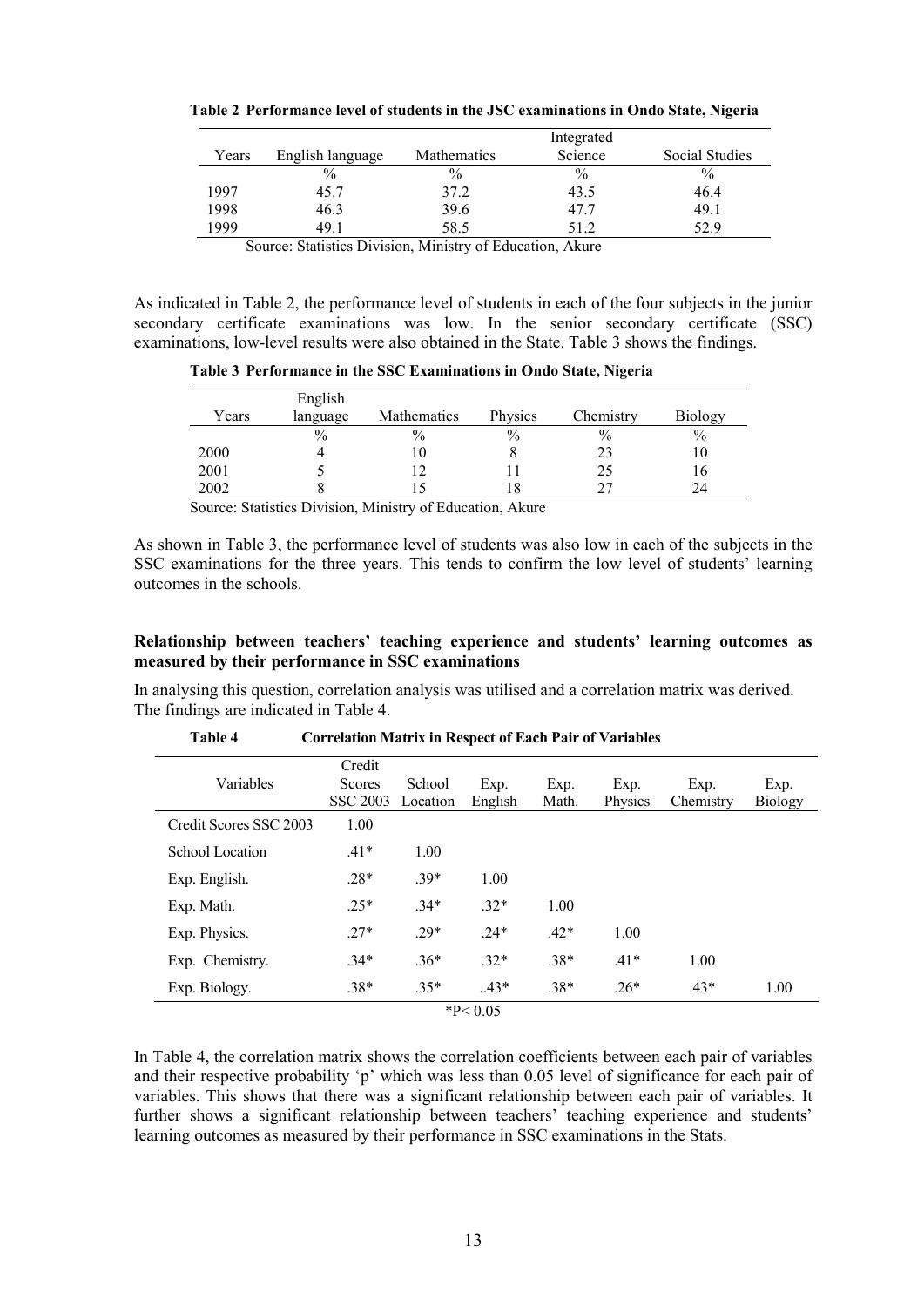#### **Difference in the performance of students between schools having more teachers with above twelve years teaching experience and schools having more teachers with twelve years and less than twelve years teaching experience in the SSC examinations**

In response to this problem, the research question was transformed to the following hypothesis:

*Ho: There was no significant difference in the achievement of students in SSC examinations schools having more teachers with above twelve years teaching experience and schools having more teachers*  with twelve years and less than twelve years teaching experience in Ondo State, Nigeria.

In testing the null hypothesis, data on the SSC results in English Language, Mathematics, Physics, Chemistry and Biology for year 2001 were used. The schools were classified into two groups. The first group consisted of schools having more teachers with above twelve years teaching experience while the second group contained schools having more teachers with twelve years and less than twelve years teaching experience. The t- test findings are shown in Table 5.

| <b>Subjects</b>    | <b>Schools having</b><br>teachers with<br>years of Teaching<br><b>Experience.</b> | N   | Mean         | <b>SD</b> | <b>Variances</b> | df  | $t-$<br>value | 2 Tail<br>Signif. |
|--------------------|-----------------------------------------------------------------------------------|-----|--------------|-----------|------------------|-----|---------------|-------------------|
| English            | $>$ 12 Years                                                                      | 118 | .21          | .22       | Equal            | 178 | $4,52*$       | .00.              |
|                    | $<$ 12 Years                                                                      | 62  | .11          | .12       |                  |     |               |                   |
|                    | $>$ 12 Years                                                                      | 118 | .20          | .21       | Equal            | 178 | $5.61*$       | .00.              |
| <b>Mathematics</b> | $<$ 12 Years                                                                      | 62  | .09          | .08       |                  |     |               |                   |
|                    | $>$ 12 Years                                                                      | 118 | .21          | .22       | Equal            | 178 | $6.72*$       | .00.              |
| Physics            | $<$ 12 Years                                                                      | 62  | .11          | .10       |                  |     |               |                   |
|                    | $>$ 12 Years                                                                      | 118 | .24          | .23       | Equal            | 178 | $6.43*$       | .00               |
| Chemistry          | $<$ 12 Years                                                                      | 62  | .13          | .12       |                  |     |               |                   |
| <b>Biology</b>     | $>$ 12 Years                                                                      | 118 | .28          | .27       | Equal            | 178 | $7.45*$       | .00               |
|                    | $\leq$ 12 Years                                                                   | 62  | .14          | .15       |                  |     |               |                   |
|                    |                                                                                   |     | $*_p$ < 0.05 |           |                  |     |               |                   |

**Table 5 Results of the t-test analysis of the scores** 

As indicated in Table 5, the t- test shows equal variances while the calculated t- value was greater than the table t-value in each of the subjects. Hence, the probability 'p' was less than 0.05 in all the subjects. This indicates a significant difference in the achievement of students between schools having more teachers with above twelve years teaching experience and schools having more teachers with twelve years and less than twelve years teaching experience in the subjects. Schools having more teachers with above twelve year teaching experience achieved better results than schools having teachers with twelve years and less than twelve years teaching experience. The mean scores were higher in schools having more teachers with above twelve years teaching experience than in

schools having more teachers with twelve years and less than twelve years of teaching experience*.*

### **Analysis of the interviews**

The use of the interview to supplement questionnaires has been emphasised by many researchers (Warwick and Lininger 1975, Weisberg and Bowen, 1977). Warwick and Lininger (1975) for instance, remarked that a survey interview is a form of verbal interaction designed to obtain information about a study. Weisberg and Bowen (1977) too, reported that the interview is an instrument designed to assist in getting candid answers from respondents. They argued that personal interviews can be used to obtain large amounts of information. In selecting the 36 principals, therefore, consideration was given to the urban and rural location of schools as well as the principals to be interviewed. Hence, 2 principals were selected from each of the 18 local government areas in the State thereby making a total of 36 principals in the sample. Two education officers were also selected from each of the 18 local government areas thereby making a total of 36 education officers. Considering the suggestions made by Oppenheim (1992 p.70) that the interview should be natural, maintaining the fiction of an interesting conversation, the researcher itemised the topics on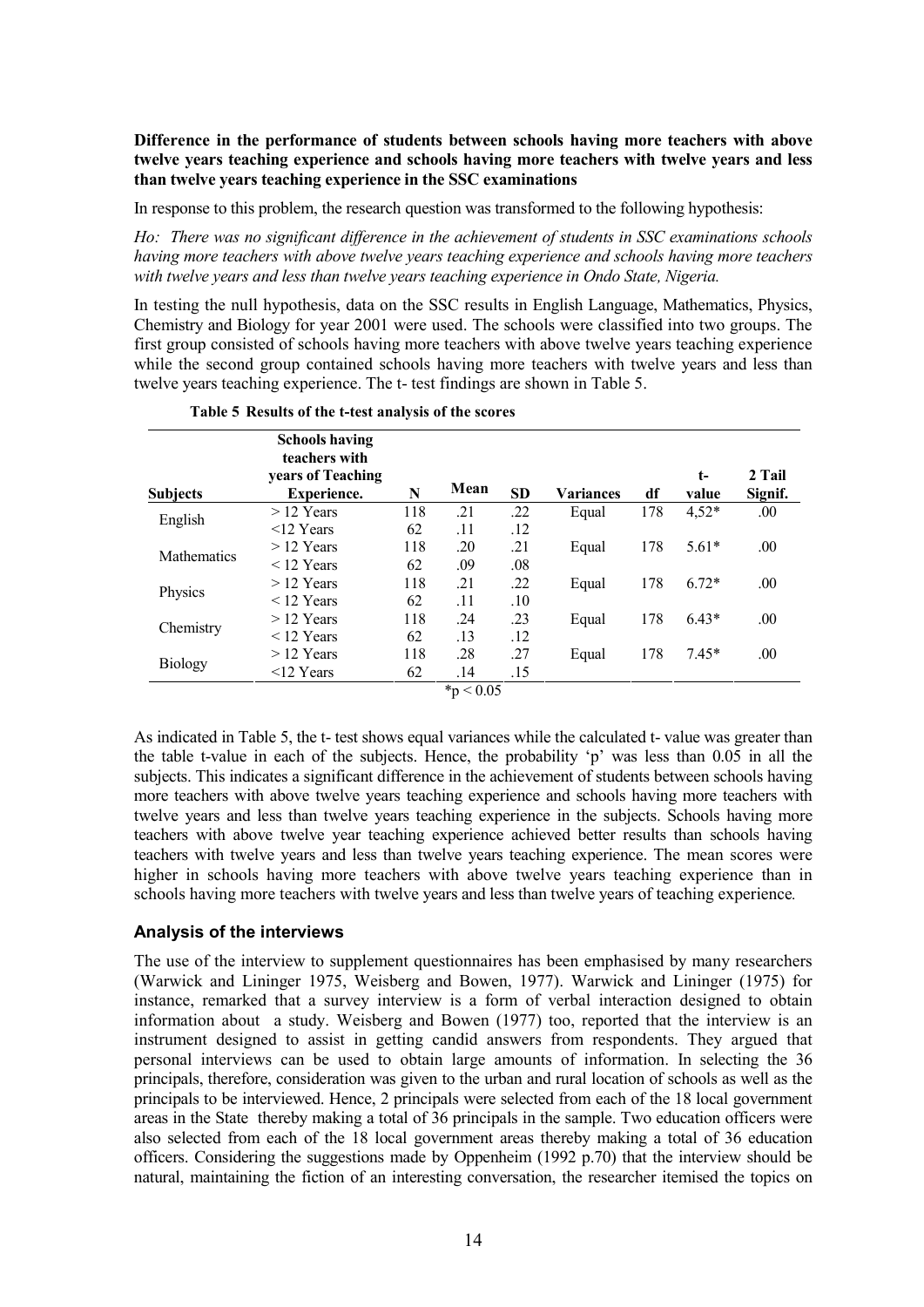which questions would be raised. At the end of the interviews, the responses were analysed using the content analysis technique which involved counting the number of responses per question and finding the proportion of the number of respondents who made the responses. The findings made are as follows:

**Question 1** *Do you think that there were enough teachers having long years of teaching experience in secondary schools in the State?* 

Responding to this question, 19 of the principals (95%) and 16 of the education officers were of the opinion that there was inadequacy in the number of experienced teachers in secondary schools in the State, They claimed that a visit to most schools would reveal that most of the experienced teachers in the various subjects had either retired or left the teaching profession for other lucrative jobs thereby making the turnover rate among secondary school teachers to be somehow high in the **State** 

#### **Question 2** *Do you think that experienced teachers in the various subjects could bring about better performance among students in secondary schools in the State?*

In response to this question, all the principals (100%) and 18 of the education officers (90%) reported that considering the common saying that experience is the best teacher, teachers of long years of teaching experience always have better ways of teaching, better strategies or methods to apply at any given situation and better ways of bringing the subject matter being taught to students. According to them, this would inevitably lead to better students' learning outcomes in schools.

### **Question 3** *Do you think that there is any relationship between the availability of teachers with long years of teaching experiences in schools and students learning outcomes ?*

Answering this question, all the principals (100%) and education officers (100%) reported that the presence of teachers with long years of teaching experience in schools has much relationship with students' learning outcomes. They claimed that as major inputs into the school's system and the hub of the educational system, teachers are a force to reckon with in schools in terms of effective teaching and better learning outcomes.

**Question 4** *Do you think that there are more teachers with long years of teaching experience in urban schools at the expense of rural schools?* 

In response to this question, 17 of the principals (85%) and 19 of the education officers were of the view that experienced teachers are more in urban secondary schools than in rural schools in the State. As many as 19 of the principals (95%) and 18 of the education officers (90%) also claimed that experienced teachers leave rural schools at a high rate because many of them perhaps do not want to work on rural areas thereby making the turnover rate of teachers to be higher in rural schools than in urban schools.

## **Question 5** Give *suggestions that could bring about an improvement?*

Responding to this question, all the principals (100%) 18 of the education officers (90%) suggested that teachers should be given better motivation in terms of better incentives to make them stay on the job. They also suggested that schools could engage the services of some retired teachers in certain subjects such as English language, mathematics, physics chemistry and biology which are core subjects in secondary school curriculum. This would assist schools in their deriving better teaching strategies that could lead to better learning outcomes in students and better performance in the senior secondary certificate examinations.

# **Discussion**

In the foregoing, the analysis of data in respect of the relationship between teacher experience and students learning outcome was made. The findings showed a significant relationship between teachers' teaching experience and students' academic achievement in the SSC examinations in Ekiti State, Nigeria. The findings indicating significant differences in the students' achievement in all the subjects were consistent with Al-methen's (1983) findings in Kuwait who reported that teachers'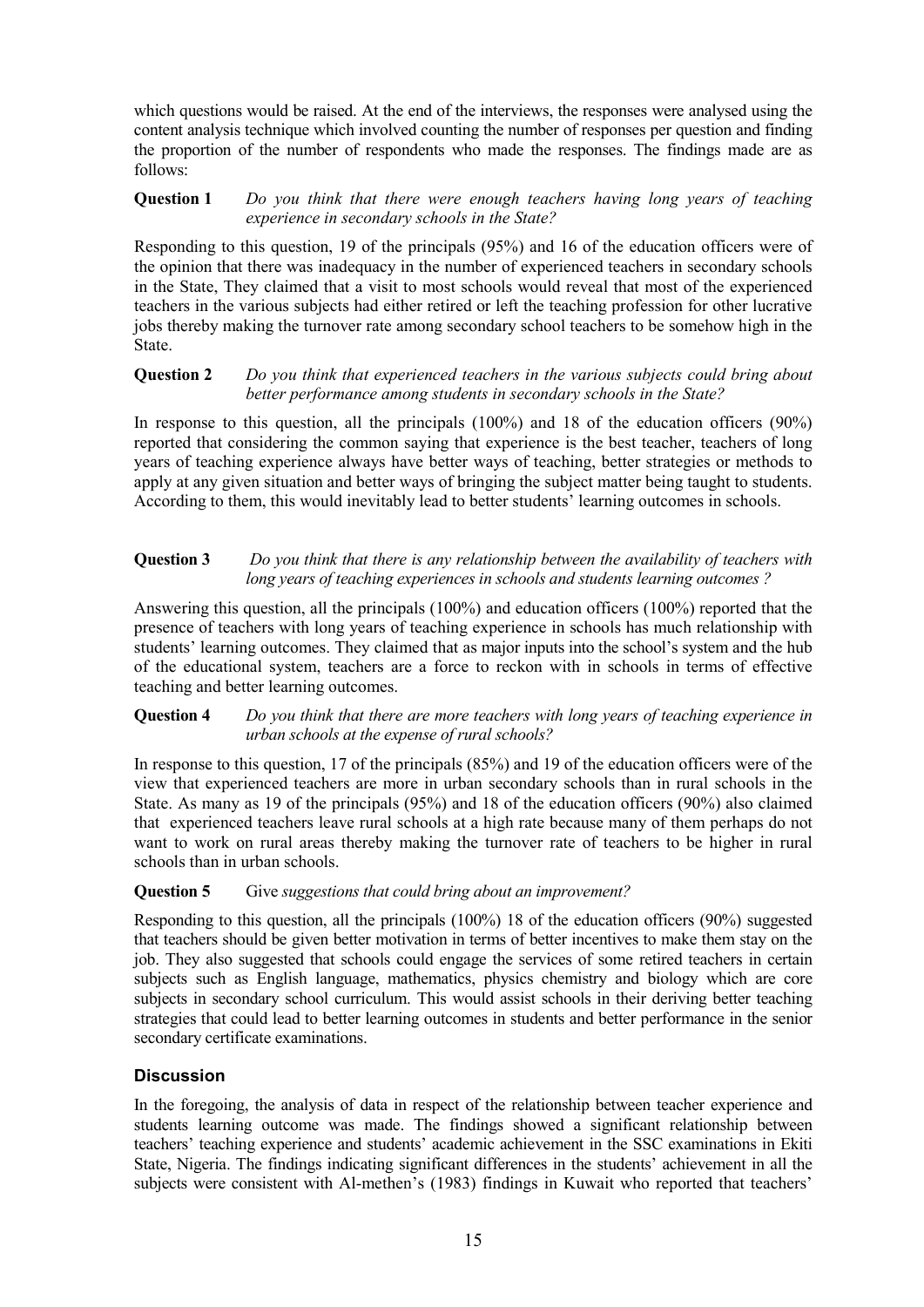teaching behaviours were strongly related to pupils' achievement. The findings were in agreement with Razouki's (1987) findings in Iraq which emphasized that teaching experience correlated significantly and positively with academic achievement. They were also in consonance with Kwari's (1989) findings in Sokoto State, Nigeria indicating that teaching experience was significantly related to students' achievement.

The findings were however, in contrast with the findings made by Zaku (1983) who found in the former Gongola State, Nigeria that teaching experience had a non-significant standardized partial regression of - 0.06 and it made little contribution to the explained variance, The findings were also at variance with Dewalt's (1986) findings which showed no significant difference between teachers with teaching experience and teachers without teaching experience on teacher competencies in teaching methodology . The findings were in contrast with those of Schneider (1988) who found no statistical difference between novice and experienced teachers in relation to students' achievement.

The findings were however consistent with those of Heffley (1983) who discovered in Kansas, USA that the first-year teachers experienced significantly more classroom teaching problems than did teachers with more years of teaching experience while Sweeney (1989) reported that schools in Mississippi USA which scored in the lower 10% on the Mathematics portion of the American College Test (ACT) had teachers with more years of teaching experience. The findings supported those of Gomwalk (1986) who remarked that inexperienced teachers who fumble as they teach could only succeed in frustrating and scaring away science oriented students.

The findings were also consistent with those of Jones (1997) who claimed that students tend to achieve better results when taught by teachers with more years of teaching experience. The findings agreed with Adeyegbe's (2002) findings indicating that many students perform poorly in WAEC examinations in topics where teachers found difficult to teach as a result of in-experience in teaching methodology and content. Supporting this point, Oderinde (2003) remarked that teaching of students by unqualified teachers who are inexperienced in teaching methodology are among the reasons why many candidates find it difficult to pass their examinations. The responses made by the interviewees to the questions raised at the interview tend to buttress the findings of the study. They were of the view, however, that the inspection of schools by the State's Ministry of Education was not sufficient. Considering the common saying that experience is the best teacher, it is necessary to note that teachers who have been exposed to long years of teaching experience have the opportunity of attending the conference marking of scripts organised by the Examinations Councils thereby making them accustomed with the marking scheme in the various subjects and enhancing better teaching strategies. teachers cannot be ignored in the overall conclusion if the views of the interviewees were regarded as complementary to the findings of this study. As key inputs into the school's system and the hub of the educational system, teachers are a force to reckon with in schools. But it seems that experienced teachers are not in large numbers in schools. teachers' Although the interviewees' responses were personal opinions, they cannot be totally ruled out as they tend to supplement the findings of this study.

#### **Conclusion**

The first conclusion in this study is that teaching experience was significant with students' learning outcomes in secondary schools in Ondo State of Nigeria. Schools having more teachers with above twelve years and above teaching experience achieved better results than schools having more teachers with twelve years and below twelve years teaching experience. This suggests that teaching experience is a critical variable in students' learning outcomes in schools. The findings also led the researcher to conclude that teachers with less than twelve years teaching experience are many in secondary schools in the State. This implies that perhaps, the turnover rate of experienced teachers might possibly have been very high in the schools. Based on the findings, it is recommended that the State Government should endeavour to encourage teachers to stay on the job through the provision of more incentives and fringe benefits for teachers. The State's Ministry of Education should intensify more efforts in the inspection and monitoring of schools to ensure that teachers stay on the job. Likewise, more studies need to be conducted on teacher turnover rate in schools.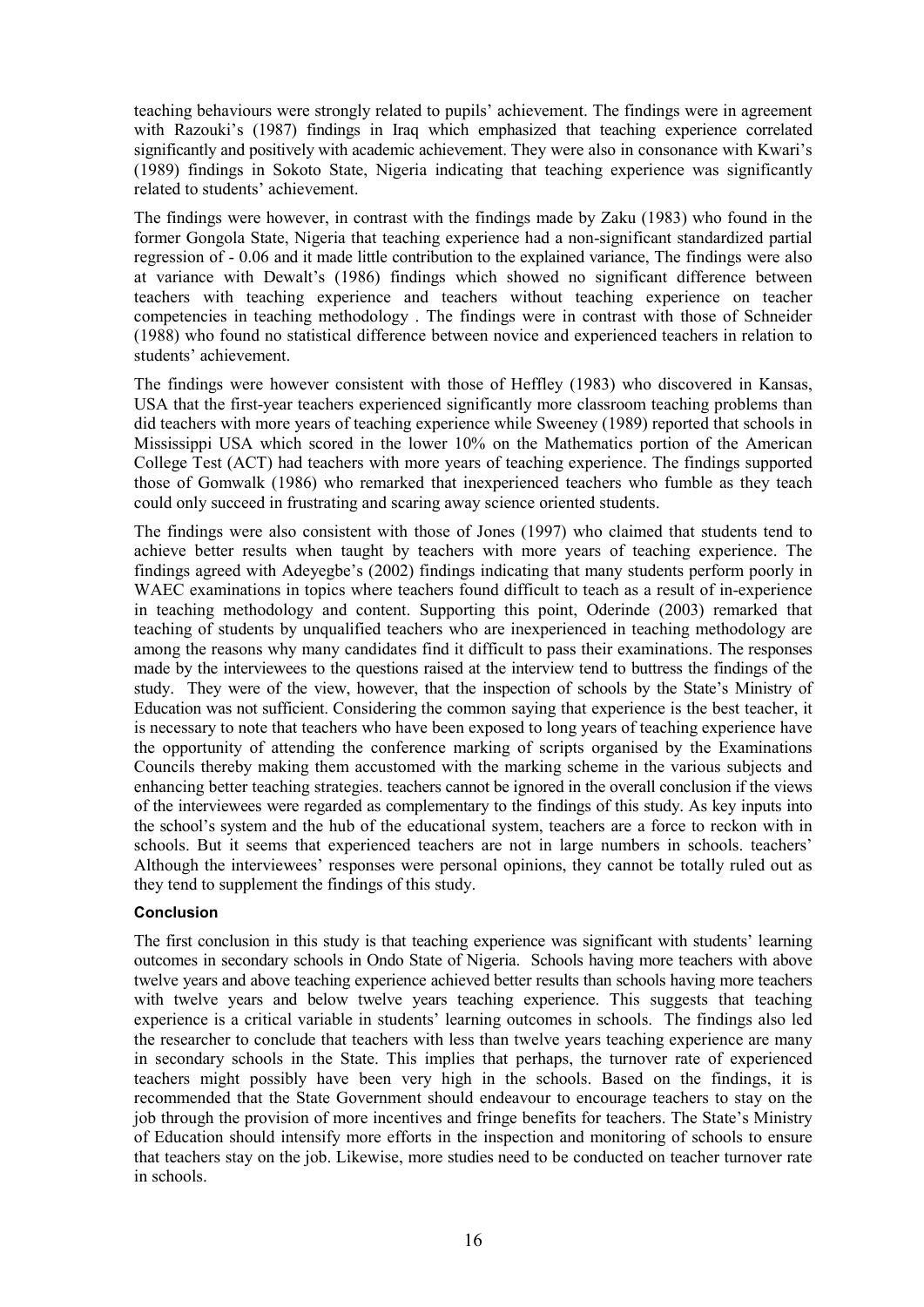#### **References**

- Adeyegbe, S. O. (2002) "How students perform at WAEC Examinations" Education and Manpower, *Vanguard* December 19, 22.
- Adeyemi, J. K. (1998) "The cost of education" in *Educational management for Sub- Saharan Africa*, Mon Nwadiani (ed) Benin- City: Monose Amalgamates 75.
- Akangbou, S. D (1985) *The economics of educational planning in Nigeria* New Delhi: Vikas Publishing House P.V.T Ltd, 76-117.
- Akinleye, G. A. (2001) "Early childhood education: Guide for parents and teachers" *UNAD Journal of Education*, 2 (1) October; .45.
- Al-Methen A.E. (1983) "*Teacher Performance Characteristics and Pupils' Outcomes Within Science Classrooms in Kuwaiti High Schools*." Unpublished Ph.D Thesis, University of Hull, United Kingdom, 129-145, 179- 200.
- Anderson, G.& Arsenaut, N. (1998) *Fundamentals of educational research* London: Falmer Press Taylor & Francis Inc; 152.
- Bauer, B S. (2005) Teaching english in Africa: Volunteer opportunities abound for young and old Retrieved (2005) from http:/www.peacecorps.gov/index.cfm
- Blaug, M. & Woodhall, M. (1968) "Productivity trends in British secondary education 1950 1963" *Sociology of Education* 41, (1) Winter, 2, 12-13.
- Blaug, M. (1983) "Where are we now in the economics of education?" A Special Professorial Lecture delivered at the Institute of Education, University of London UK. Thursday, 16th June, 7-9.
- Blaug, M. (1970) *An introduction to the economics of education* London: Allen Lane. The Penguine Press, 21-23; 61-120, 297-311.
- Charles, H. (2002) "MPs should work on better funding" in Education Manpower by Wale Ajao in *Vanguard* Thursday, December, 19; 23.
- Cohn, E. (1975) *Input- output analysis in public education* Cambridge, Massachussetts, USA: Ballinger Publishing Company, 1-7, 21-24.
- Commeyras, M. (2003) "Promoting a culture of reading" *The Comet* Thursday, February 13, 32.
- Darling-Hammond, L., Wise, A.E., & Klein, S.P. (1995). *A license to teach: Building a profession for 21st-Century schools*. Boulder, CO: Westview Press 73-74..
- Dewalt, M. W.(1986) "The effects of teacher training on teacher experience" Unpublished Ph.D Thesis, University of Virginia USA *Dissertation Abstracts* on CD Rom Order No. AAC 8716973.
- Dunkin, M. J. (1997). Assessing teachers' effectiveness. *Issues in educational research*, 7(1), 37- 51. http://education.curtin.edu.au/iier/iier7/dunkin.html
- Easterby-Smith, M, Thorpe, R & Lowe, Andy (1996) "Doing and completing the research Part three: Qualitative methods 5" *Management research: An introduction* London: Sage Publications in Module 4: Project Design and Consultancy Practice; Guide to Hull Teaching, P. Milne & A. Ghazzali (Course Directors), 105-108.
- Gay, L. R (1996) *Educational research: Competencies for analysis and application* Fifth Edition. Upper Saddle River, New Jersey: Prentice-Hall Inc, A Simon & Schuster Company, 296- 297.
- Glass, G.V.. (1990). Using student test scores to evaluate teachers. In J. Millman & L. Darling-Hammond (Eds.), *The new handbook of teacher evaluation: Assessing elementary and secondary school teachers* (pp.229-240). Newbury Park, CA: Sage. 61, 239.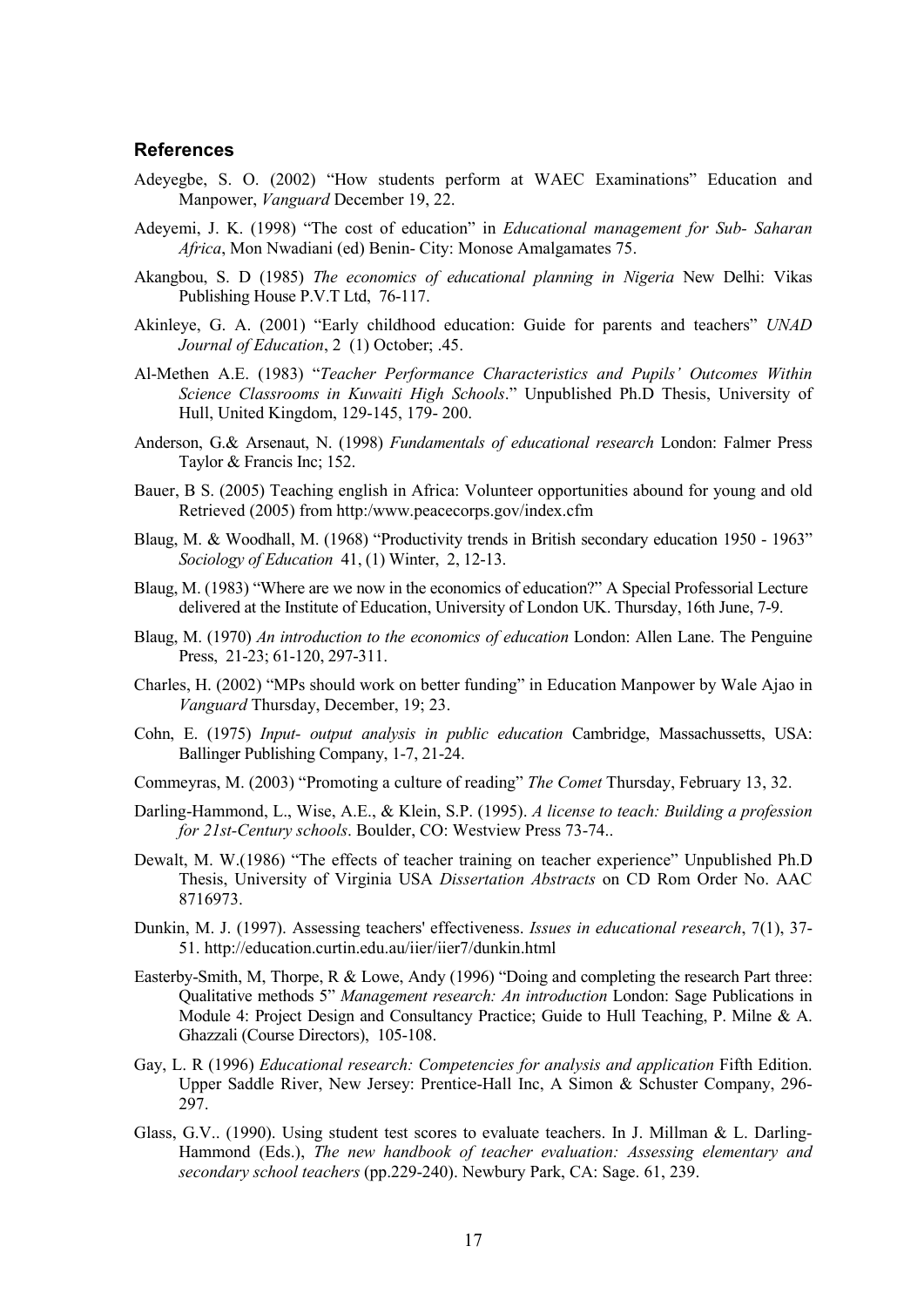- Gomwalk U.D. (1986) "The 1986 STAN conference" *Daily Times* Lagos; Daily Times of Nigeria Ltd.  $10^{th}$  September. 18.
- Heffley, R. C. (1983) "Factors affecting teacher turnover in Kansas" Unpublished Ph.D Thesis University of Kansas USA *Dissertation Abstracts* on CD Rom Order No AAC 8403594.
- Ijaiya, N. Y. (2000) "Failing schools' and national development: Time for reappraisal of school effectiveness in Nigeria" *Nigerian Journal of Educational Research and Evaluation* (2): 2; 42.
- JAMB (2002) *UME/direct entry brochure: Guidelines for admissions to first degree courses in +igerian universities 2003/2004 session* Abuja: Joint Admissions and Matriculation Board, 47.
- Jones, M. (1997) "Trained and untrained secondary school teachers in Barbados : Is there a difference in classroom performance?" *Educational Research.* Vol 39, No 2, Summer; 182.
- Kwari Y. (1989) "The Relationship between selected educational variables and students' academic achievement in Sokoto State of Nigerian Secondary Schools" Unpublished PhD Thesis, Wayne State University USA. *Dissertation Abstracts* On CD Rom Order No AAC 8922763.
- Lord, R. (1984) Value for money in education, London: Public Money, .8.
- Medley, D. M. & Shannon, D.M. (1994). Teacher evaluation. In T. Husen & T.N. Postlethwaite (Eds.), *The International encyclopedia of education*, 2nd edn., Vol. 10, pp.6015-6020. Oxford: Pergamon.
- Mullens, J. E (1993) "The relationship between teacher qualifications and students' learning: A study of standard one classrooms in Belize, Central America" Unpublished EDD Thesis, Harvard University USA*. Dissertation Abstracts* on CD Rom. Order No AAC 9326318.
- Oderinde, B. B (2003) "Examinations and students' performance" Education & Manpower, *Vanguard*, Thursday, January 16, 30.
- Ogundare S. F (2001) "Purposes and problems of recess in Nigerian primary schools" *UNAD Journal of Education* 2 (1) October 2001; 4 – 8.
- Ondo State Nigeria Ministry of Education (2002) "Educational statistics 2002" Akure: Statistics Section, 3-5.
- Oppenheim, A N. (1992) Questionnaire design, interviewing and attitude measurement London & New York: Pinter Publishers, 39-70.
- Razouki A A.(1987) "Analysis of socio-economic factors on students' achievement in the preparatory academic schools in Iraq." Unpublished PhD Thesis University of Pittsburg USA *Dissertation Abstracts* on CD Rom Order No AAC 8719318.
- Rice, J. K.(2004) *Teacher Quality understanding the effectiveness of teacherattributes* The Economic Policy Institute EPI Books August*, Retrieved (2004) from http://www.epinet.org/content.cfm.economist.*
- Salami, A (1992) "Raising the standard of performance in public examination" Paper Presented at the WAEC Symposium held at the University of Ibadan, Nigeria 24th April, 1-3.
- Schneider K A (1988) "Teaching experience as a determinant of middle level teacher concerns" Unpublished PhD Thesis, Ball State University USA *Dissertation Abstracts* on CD Rom Order No AAC 8825970.
- Schuler G W. (1984) "The effect of teaching experience on teachers' perceptions of their teacher preparation programs." Unpublished EDD Thesis, Temple University USA *Dissertation Abstracts* on CD Rom Order NO AAC 8410161.
- Schultz, T.W (1963). *The economic value of education,* New York & London: Columbia University Press, 20, 54-55.
- Sheehan, J. (1973) *The economics of education,* London: George Allen and Unwin, 21-31.